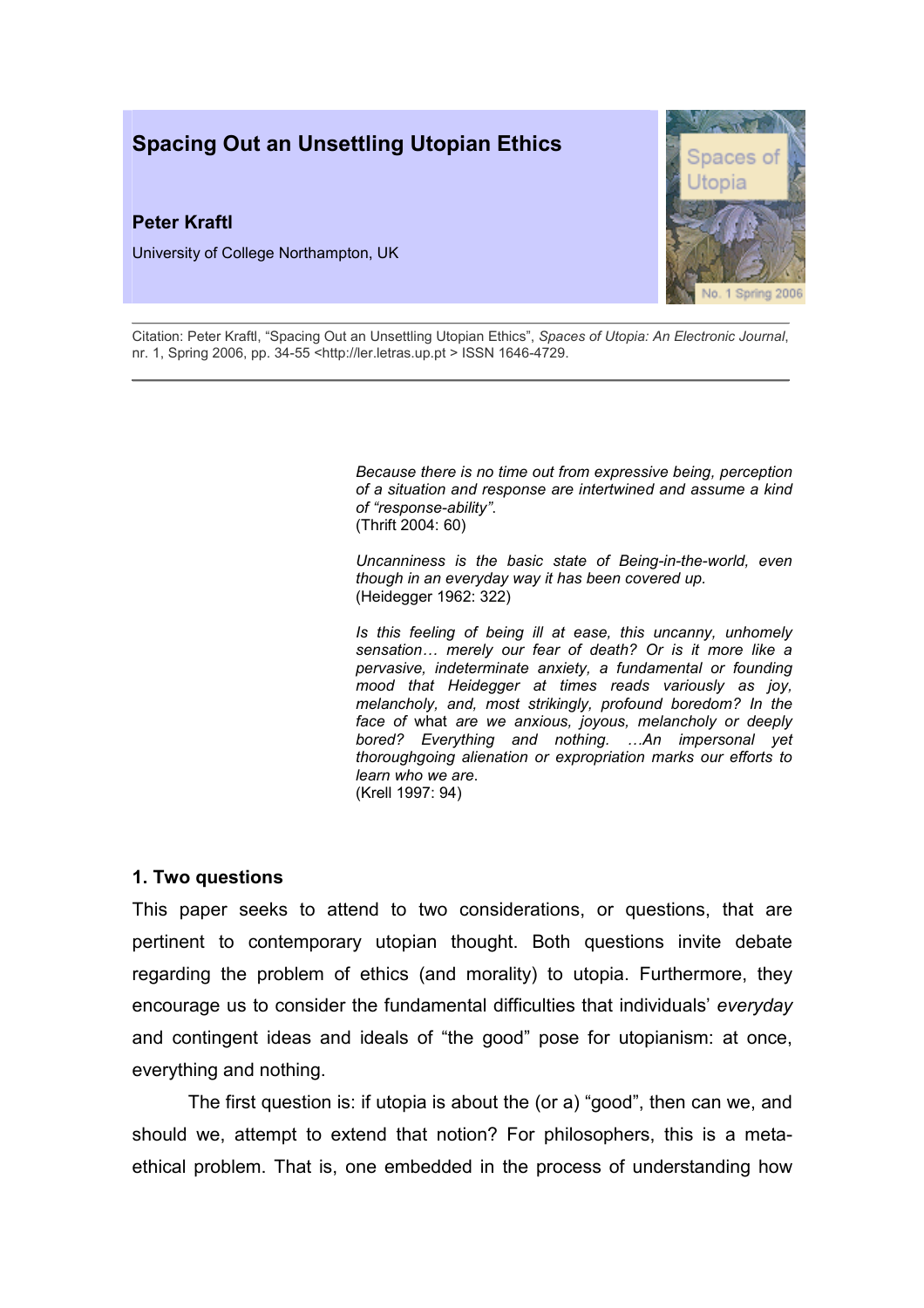something can be good. It is also normative. The question asks whether it is (now) appropriate to extend the notion of utopia, in light of so many well-worn critiques, and in light of an explosion of contemporary arenas within which utopian tendencies might be installed (Sargisson 1996 and 2000; Anderson 2002; Pinder 2002; Bauman 2003; Halpin 2003). This paper is narrowly concerned with the latter, normative problem, understood through practices, materials and affects. It argues that the notion of utopia should be extended to encompass that which is simultaneously banal, ephemeral and unsettling.

The second question is: what place for utopia? Utopia is also about the or a "good place". In light of our first question, there is significant potential for contemporary theorizations of place and space from human geographers to attend to a summative problem: can our notions of the "good place" be extended? Human geographers have variously stressed the contingent, unsettled, performative and more-than-representational styles in and through which spaces are created and lived. This paper demonstrates how such different conceptualizations of space might affect the ways that we think about the good (place). In doing so, it highlights how, strikingly, much of what exceeds most utopian thought is concerned with the good place – albeit in manners simultaneously banal, ephemeral and unsettling.

I begin the paper by presenting a series of ways of thinking about space and place. Drawing on those, the rest of my argument is constructed through a series of "events" from a geography of a Steiner School in Pembrokshire, UK. Kumar has argued that architecture is perhaps the most utopian of the arts, with its inherent futurity and (Modern) utopian heritage (Kumar 1991). Yet, in conceiving and researching space differently, through ethnographic engagement with everyday goings-on at Nant-y-Cwm Steiner School, it emerged that utopianism can be thought, practiced and felt in a surprising diversity of forms. Very often, these were specifically geared around "doing good" for children.

It is important to clarify that not all of the instances of doing good that took place at the school are essentially utopian. I would also rather avoid a lengthy discussion with regard to definition that any extension of utopianism might seem to necessitate. Utopia is, beyond the (inescapable) bounds of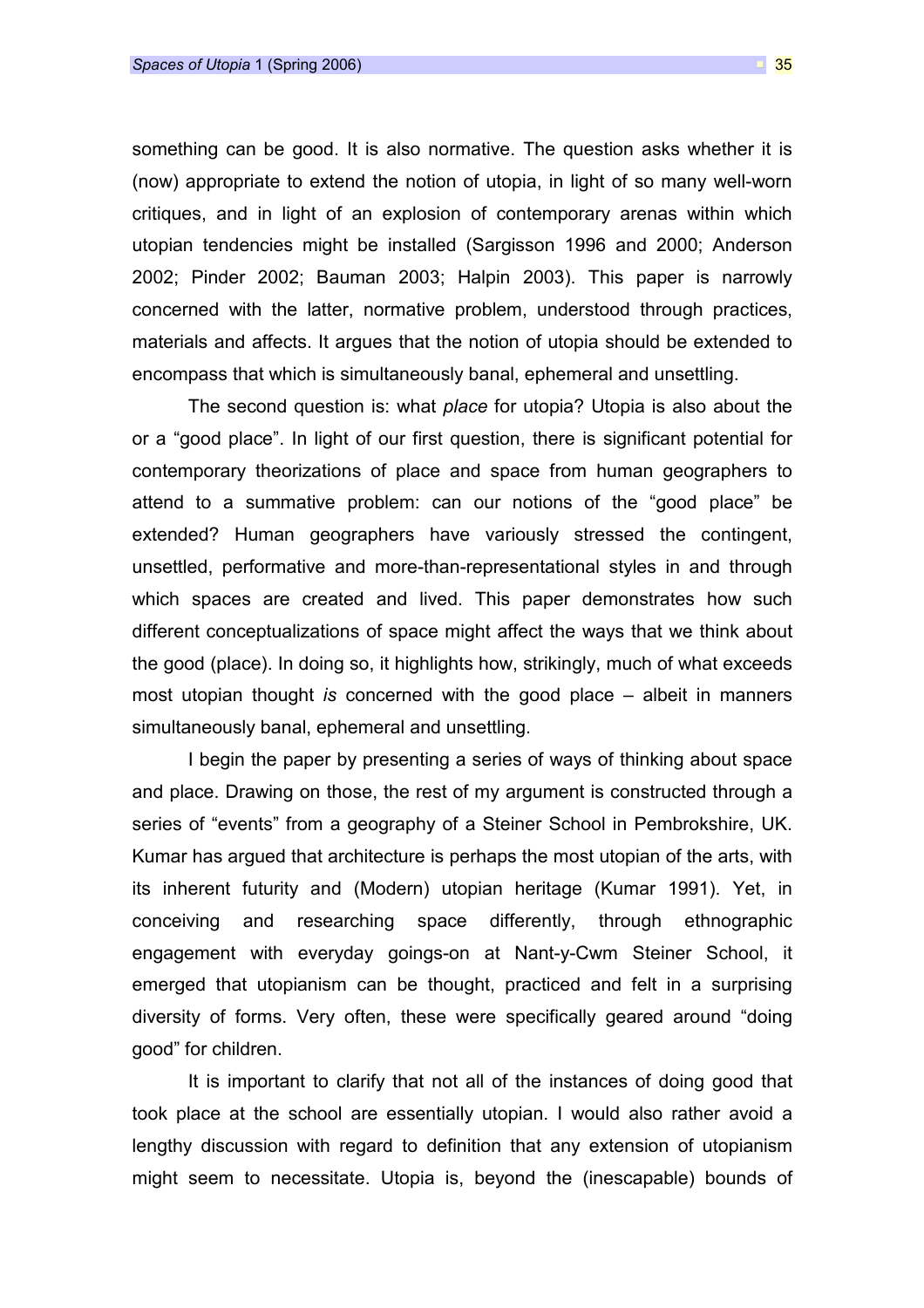representation, a way of feeling about the world and one's active place therein. Yet in that very ethical-affectual sense, it is possible to find crystallizations of feeling about certain phenomena or impulses (such as doing good for children), within which it can be agreed that a kind of albeit unexpected utopianism can be found, which may even be partially aligned with our more common-place understandings of the good place. For, I argue, seemingly banal "events" of the type I examine are rarely attended to by academics at the best of times; more rarely are they seen to hold ethical implications; and still more rarely could they be conceived as utopian – perhaps because they are too banal, perhaps not "representable" – or perhaps also because they are unsettled in nature, unsettling in impact, and, at times, desire the unsettling, worrying and anxietyinducing (Kraftl 2004 and forthcoming; Sargisson elucidates a related argument about the "unsafe" [1996: 95]).

### 2. Space, spacing and utopia

Space and place are crucial to utopia. To say this is not to elide the importance of time, or process, to utopia. For, quite simply, time and space are inextricably implicated in the going-on of (utopian) existence – whether dialectically (Harvey 2000) or performatively (Grosz 2001). In this sense, many features of contemporary geographical thought about space will feel strangely recognisable to readers not familiar with the discipline of human geography. Indeed, both a stress on process and open-endedness, and on deconstruction of ends and means, are key features of post-structural and feminist utopian theory (Sargisson 1996; Sandercock 1998; Grosz 2001; Levitas 2003). Nevertheless, there are four specific characteristics of space that I wish to suggest should be, and in some senses already are, important to utopia (for a fuller review, see Lorimer 2005). These raise ethical points in themselves, and extend what we conceive to be good, in or about places.

### Space is a verb, not a noun

Usually, space is considered to be a noun  $-$  a thing, that can be visited, or a container, for action. However, our experiential and imaginative encounter with spaces is often (but not always) otherwise. Spaces are complex: to talk of them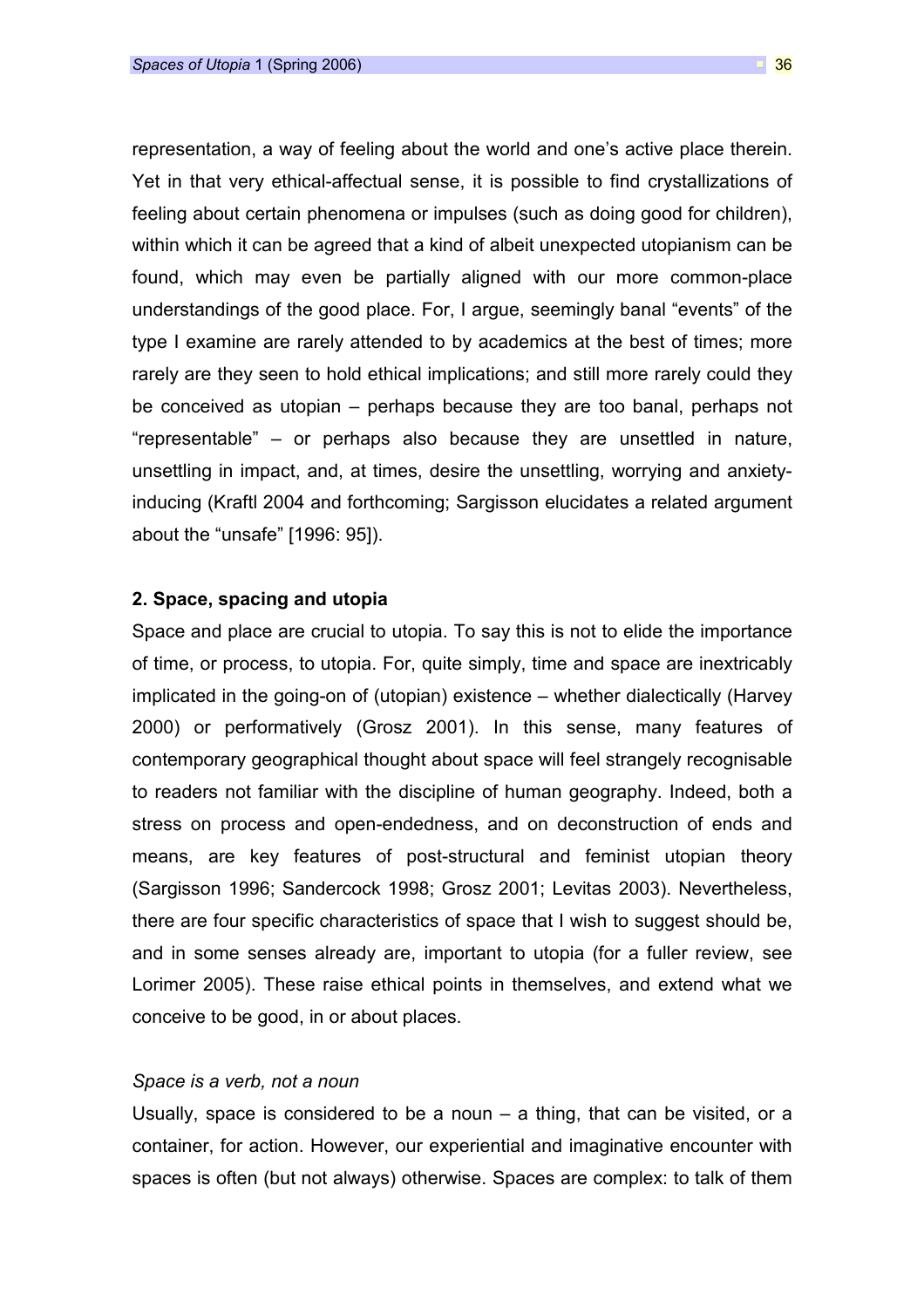in such neutral terms belies the sheer "complexity, contradictoriness and contingency" of "space(s)" in particular (Renold 2001: 372). That is, in any given "geography", at any given time, there will be loads going on, on all sorts of levels (Horton & Kraftl 2005: 136). Spaces are multiple, created in, as and through bodies, personal and collective: "instead of a single space-time, we will generate as many spaces and times as there are types of relations" (Latour 1997: 174). Spaces are processes, made up of constantly shifting relations, assemblages and bundles of materials (Law 2002). Objects and events are not set a priori into spaces but become-spaces, they make space. Hence, space may be better conceived of as spacing:

I use the term "spacing" in terms of "space" for similar reasons that "consuming", "ordering" and "clubbing" are more useful conceptually than "consumption", "orders" and "clubs" respectively... Spacings differ conceptually from spaces in that the former are explicitly "never finished", always open to negotiation and thus always in a process of becoming. Further, many "sets" of spacings (or spatial orderings) may co-exist within the same physical space. (Malbon 1999: 94)

Or, "this is a world bowling along, in which decisions have to be made for the moment, by the moment" (Thrift 2000: 216). This is "the buzz of existence (…). The buzzing is, first and foremost, unsettling" (Doel 2001: 503, emphasis added). Since the world does not come to rest, we cannot always or ever step back to imagine it other, because it is always-already other: the world has already eluded us. The implication of this is quite the reverse of a foreclosure of utopianism and utopian space. It is instead a call to engage somehow with utopian spacing: the unutterably complex and banal which is always new, yet only sometimes infectiously creative. We might read a kind of latent utopianism into what Nigel Thrift terms "the push that keeps the world rolling over; the energy that fuels change; the work of transformation which ensures that 'the reproduction of the other as the same is not assured'" (Thrift 2000a: 216; cites Phelan 1993).

#### Much of what goes on is more-than-representational

The implications of the above for representation should be clear. A "crisis" of representation in the social sciences has been apparent for some years, for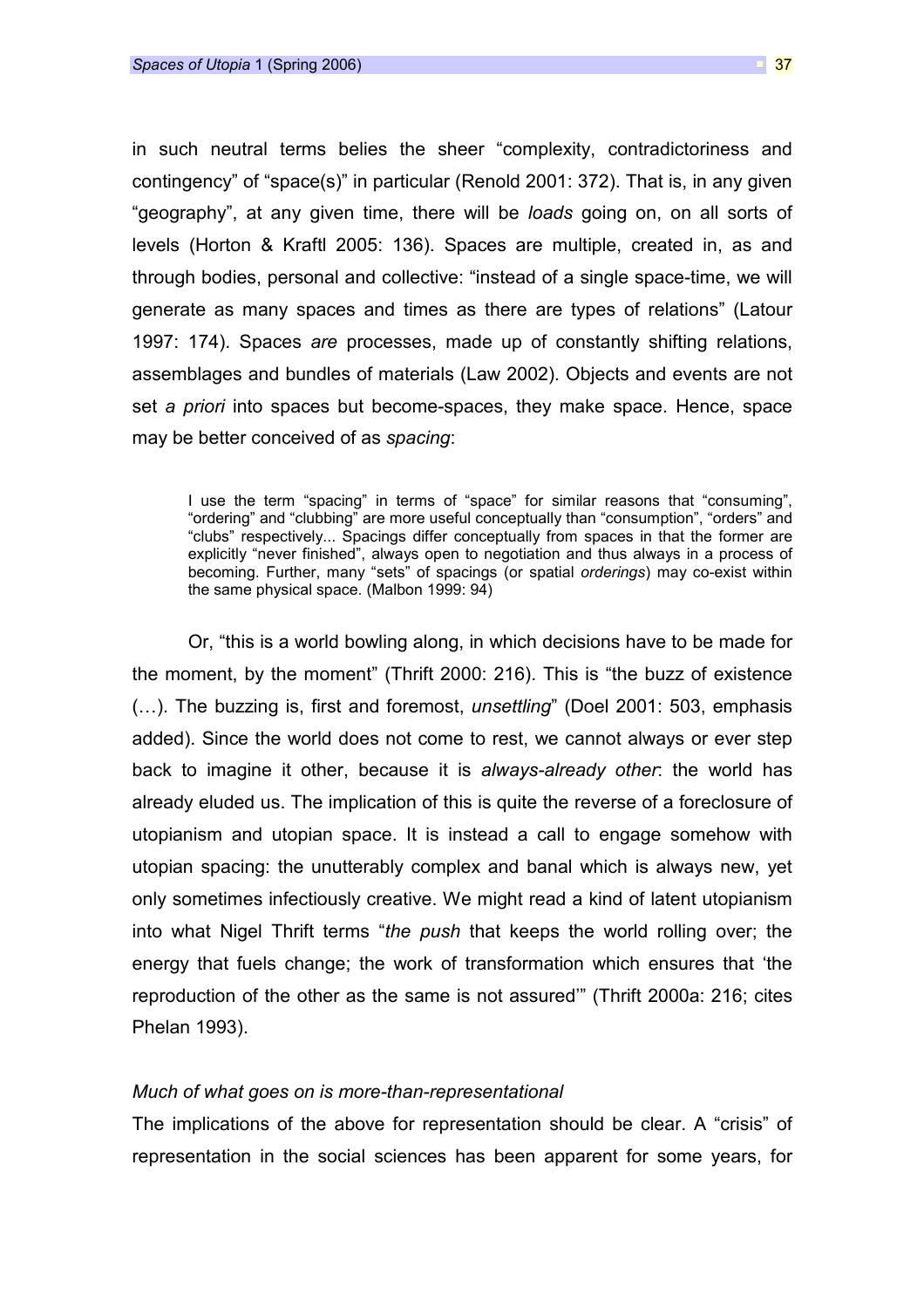various reasons (Wittgenstein 2001; Harrison 2002). With regard to our above discussion of spacing, it would be at least tactful to deny someone's claim that they have "represented" a space or even spacing. There are two particular facets of spacing that justify this denial. First, and simply, there is much that goes on that evades and exceeds representation – that is impossible to write, explain or subject to cognitive thought. These acts, emotions and impulses are either ignored, or "deadened" in attempts to represent them. We need more and other ways to release them from the shackles of representation, to bear witness to spaces, "to move towards an account that takes seriously the world's own forces" (Dewsbury et al. 2002: 440). Second, consider the word: re-presentation. The very idea evokes an attempt to conjure what once was, to repeat the present, to produce sameness (Deleuze 2004). But the world can only be engaged in producing variation (Thrift 2000): an incessant buzzing (Doel 2001). It is not possible to repeat because the present can never be repeated: to repeat it would be to do exactly that – to repeat, but not at the same time/place, and, crucially, as a repetition (not for the first time, not as that very moment). A repetition, even identical, is still and always that moment again. So, to re-cap: places and spaces are not necessarily "things" that can be described, because they are active, and evade definition. They are thus unsettling. This is true even (and perhaps especially) of utopian spaces – at least, of the most powerful of utopian spaces. Ironically, many of these go un-noticed, in a pervasive but understandable emphasis on utopian texts and pre-defined communities: this paper is one attempt to re-dress the balance.

### Most banal, material practices go un-noticed

As much as spaces and places are contingent and unsettled, they require a tremendous amount of work, from human and non-human agents. To recognise this is a moral point in itself (Smith 1994). Moreover, the attentions of geographers and others have been drawn to the unequal manners in which spaces are divided, represented and experienced (Harvey 1975; Cosgrove 1998; Hinchliffe 2000). More lately, there has been a significant move to consider what might be termed the geographies and sociologies of banality and materiality (Latour 1999; Seigworth 2000). Each of these manoeuvres has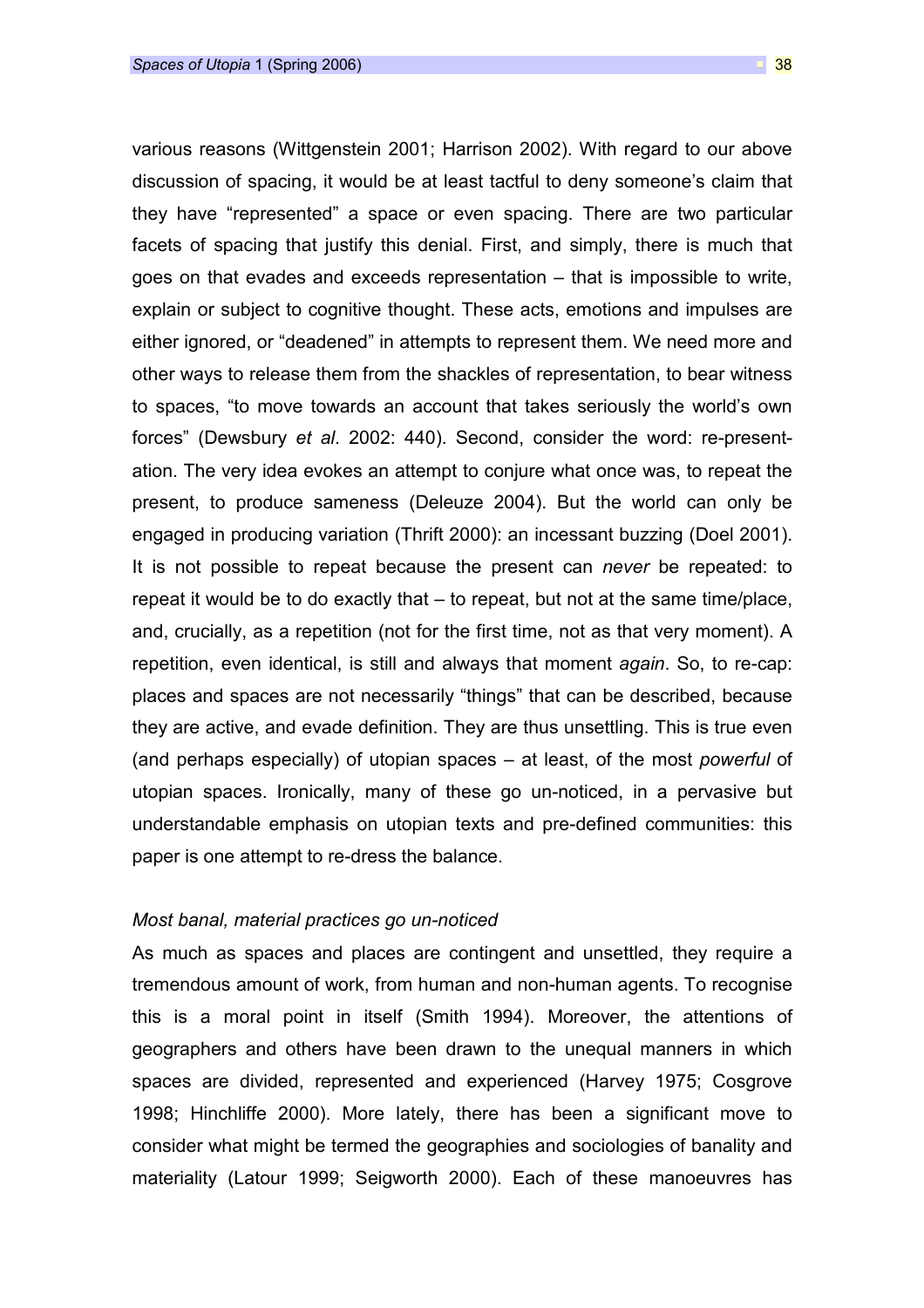brought a distinctive flavour to our understandings of "everydayness" and everyday spacing. These are more-than-adequately documented elsewhere (Bingham, 1996). I wish to consider three specific implications of material practices for utopianism. First, with a very few exceptions (Anderson 2002; Bann 2003), there has been precious little engagement with banality and materiality, as understood by post-structuralists, outside of fictional texts. Matter matters to human life: "consider things, and you will have humans. Consider humans, and you are by that very act interested in things" (Latour 2002: 20). More to the point, "there is so much to learn not only from the things we value, but from the rubbish, detritus and discarded things" (Attfield 2000: xv). If this is the case, why are utopian academics so *disinterested* in engaging wholeheartedly with things? Second, the relationship between utopia and work is under-theorised. Material practices – like cleaning toilets, carving doorhandles, making apple crumble, cuddling – are crucial to our experiences of places. Not only must one work to obtain utopia (whether one knows that this is what one is doing), but work might itself be *utopian*. The most banal, mundane, laborious tasks might – perhaps retrospectively – become utopian. Third, taken together, such small materials and practices might be constituent parts of seemingly larger, fundamentally important ethical ideals with regard to what is good. Conversely, such small materials and practices might themselves be massively important to certain individuals' experience of place, to the extent that they might be termed utopian. In this paper, ideas and ideals of the good with regard to childhood are our primary focus.

### Utopia affects us profoundly

The emotional tug of reading or experiencing utopia is often sickeningly profound (Kraftl 2006). The impact of utopia is often said to be nostalgic, provocative or compensatory (Garforth 2005). Yet, aside from largely theoretical discussions of hope drawing on Bloch (cf. Levitas 1990), there has been little consideration – and particularly empirical consideration – of the place of emotion in utopia. Specifically, drawing together the three characteristics of space outlined above, there is a need to consider affect. Affect is more than emotion. It exceeds an individual or place, residing more ineffably in a moment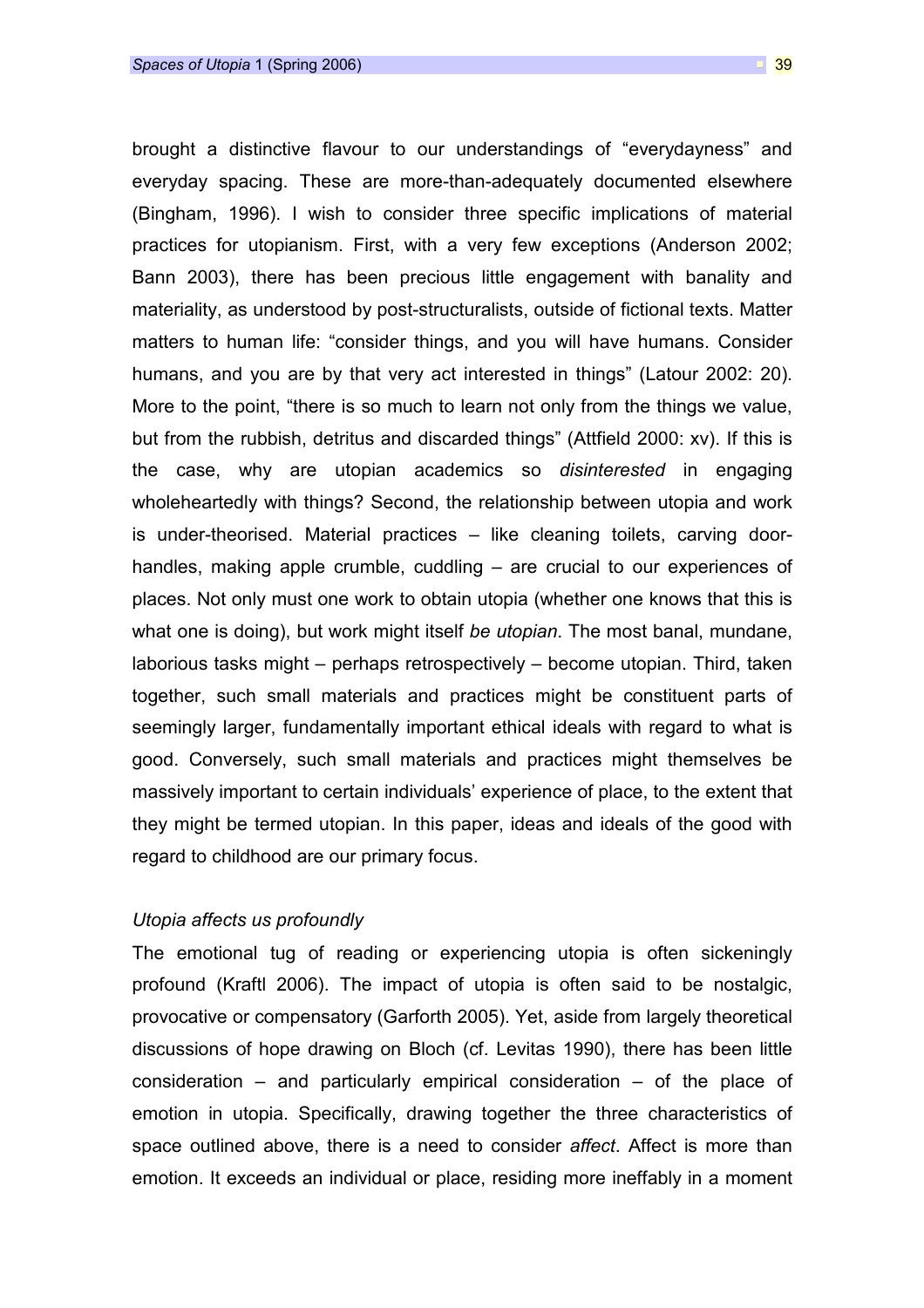or event as atmosphere or tension: it could be "the *push* of the terrain upon the 'muscular consciousness' of the body (…) the spiritualized pull or uplift of a chord of music, [or] the stillness struck by the colour of paint. Affects are not about you or it, subject or object. They are relations that inspire the world" (Dewsbury et al. 2002: 439). Affect is an emergent, but pervasive feature of an event. As a qualitative mode of feeling or intensity, it is increasingly subject to political, cultural and economic control in minority world countries (Thrift 2004). Yet, for instance, "[g]iven the utter ubiquity of affect as a vital element of cities…you would think that the affective register would form a large part of the study of cities – but you would be wrong. (…) [S]ystematic knowledges of the creation and mobilisation of affect have become an integral part of the everyday urban landscape (…). [T]hese knowledges are not only being deployed knowingly, they are also being deployed politically" (Thrift 2004: 57-58). By extension, one would imagine that Thrift's "affective register" would form a large part of the study of utopia: one can only imagine both the mundane and spectacular ethico-political implications of such mobilisations of affect in city planning, community building and consumption practices. Yet, with a few exceptions (Sandercock 1998; Anderson 2002; Pinder 2005), this is lacking. We should attend better to patently un-representable, fleeting moments of not only hope but affects like nostalgia, euphoria joy, boredom and anxiety (Kraftl, forthcoming). Although sometimes un-planned, contingent, fleeting and momentary, perhaps too small-scale to notice, these affects and the spacings, materials and practices attached to them have the potential to be(come) utopian. In terms of ethics, these affective spacings have clear implications for what we judge or feel to be good or right, whether before, during and/or after a moment of affective encounter.

### Whither utopia?

These four characteristics of space do not imply that we need to ignore or move away from utopian texts, or architectural designs and visions. Instead, in this brief review, I have demonstrated that there is much else in which we should be interested. If utopia is at least partially about space, there are so many ways to think about space that we might be presented with a multitude of other ways to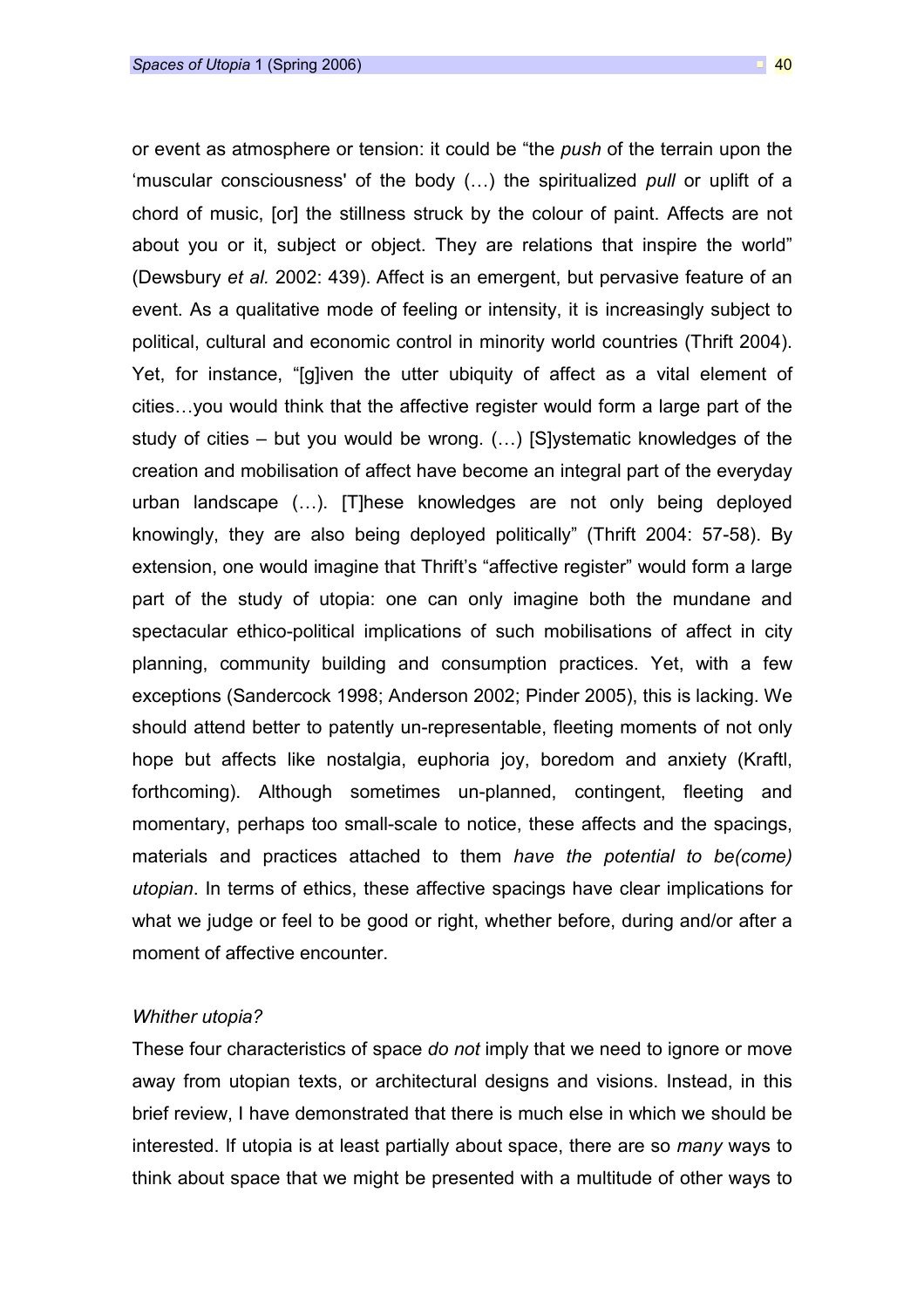think about utopia. The four facets of space above (a bare description of some of many facets) suggest that if we care that space can be ongoing, unsettled and hard to represent or explain, that banal, small-scale things and practices matter, and that moments of nostalgia, euphoria or anxiety are profoundly embroiled in the production of the ethical, we might be well-placed to question what we mean by "the good" and by the "good place".

The rest of this paper follows a series of instances at which these considerations are thrown starkly into relief. Through ethnographic, critical architectural research at a building  $-$  that most utopian of artistic edifices  $-1$ present a number little intersections through and of spacings. I do not pretend that these are fully non-representational, or encompass all four characteristics of space. Instead, these snippets bear witness to more ways in which life lived with a building might bear utopian potential in perhaps novel ways.

## 3. Nant-y-Cwm Steiner School

Nant-y-Cwm Steiner School is located in South West Wales, UK. It is a privately-run Steiner School, which charges termly fees for attendance and/or asks parents to compensate for shortfalls in payment by working at the school. The school was built between 1979 and 1990 by a group of parents and teachers who were disenchanted with mainstream education. As explained below, the majority of the money, labour and materials were provided by this founding group. Steiner education is based around art- and movement-based teaching methods, and is geared towards a holistic, protective and creative nurturing of children's psychological and physiological development (see Steiner 1909 for more). One of the parents was an architect, Christopher Day, who interpreted Steiner's educational principles in the design of several "ecological" buildings at the school. The kindergarten, for four-to-seven year-old children, is, with its grass roof, wavy walls and warm, enclosing rooms, the best example of such environmentally and aesthetically sensitive architecture at the school (Plates 1 and 2).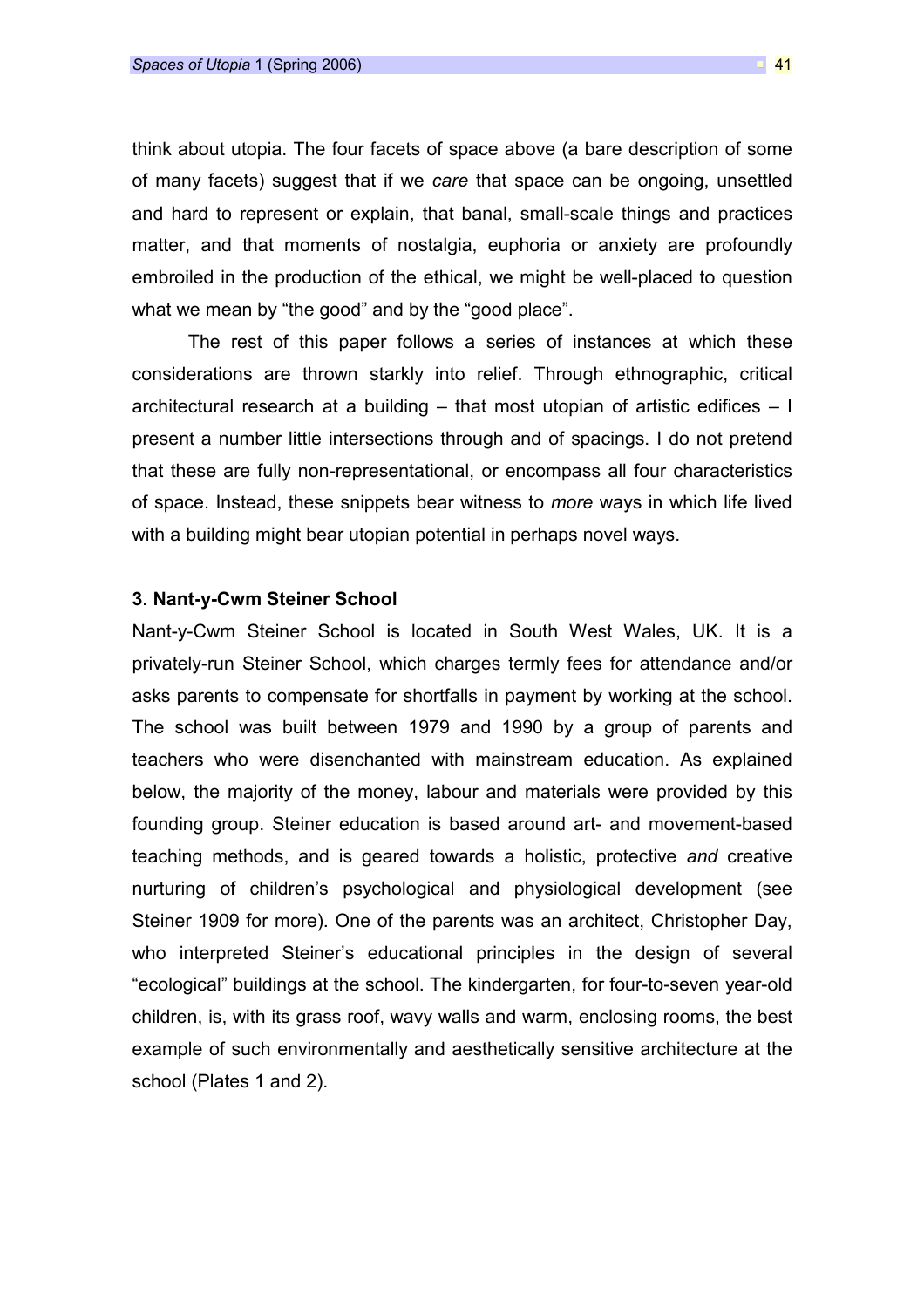

Plate 1: Kindergarten at Nant-y-Cwm, exterior. As an unusual building, the school stands out with its irregular grass roof and undulating, deep pink walls. Author's photograph.



Plate 2: Kindergarten at Nant-y-Cwm, looking into classroom. Upon entering the building, the children walk along a dark, labyrinthine, corridor, painted in yellowgreen. The classroom is beyond, painted a deep pink-orange, with table and chairs set for a meal, and an alcove in the background. Author's photograph.

Nant-y-Cwm's story represents in many ways a struggle to realize a vision for a better education – and childhood. The kindergarten symbolizes a strikingly ruralised, idyllic and "British" notion of childhood, sited on a wooded hillside above a rushing stream, inhabiting a protected, nurturing, warm and "cuddly" interior. Such appeals to community, childhood

and the correcting influences of architecture seem easily bound up in enduring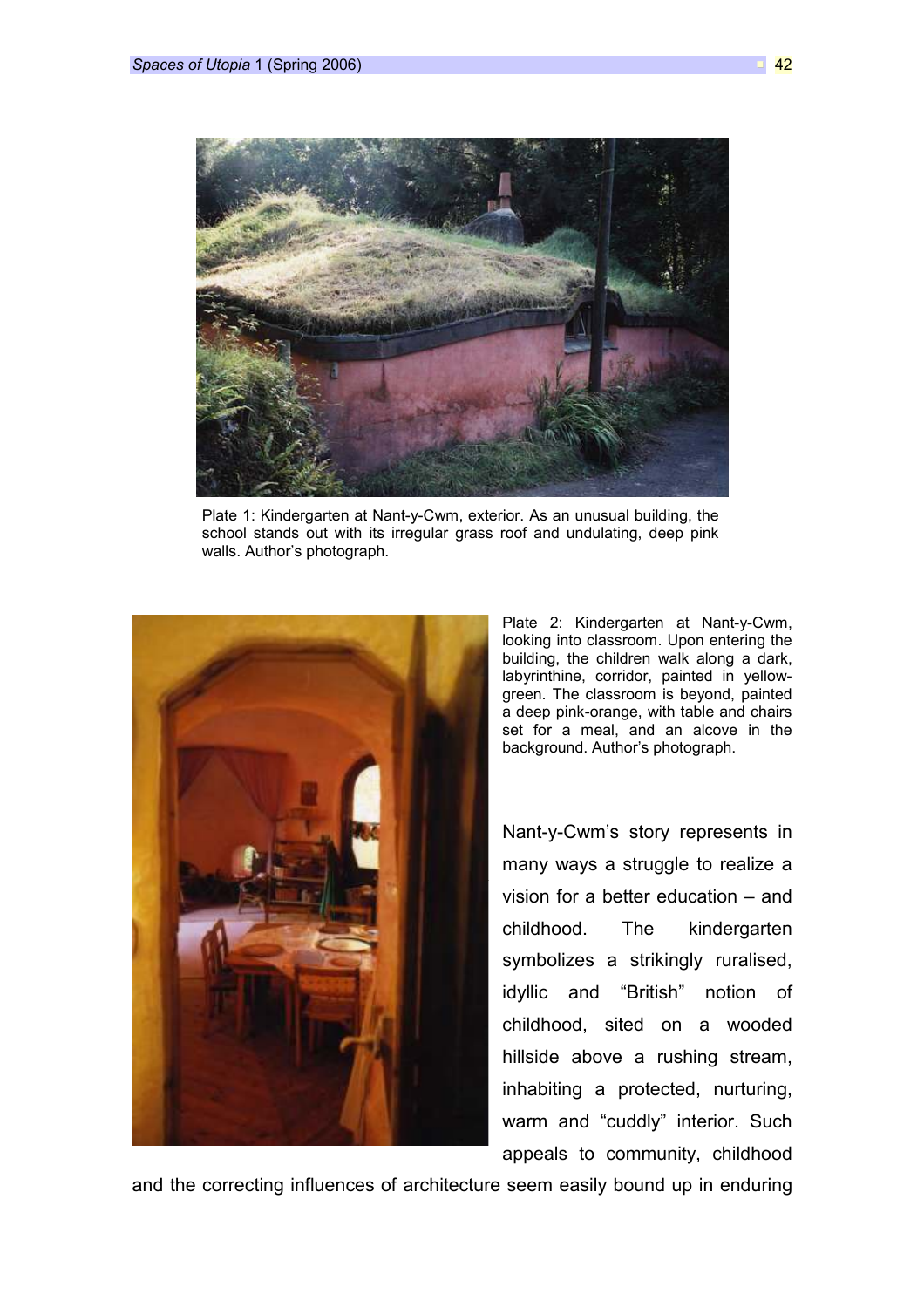utopian moralities. Indeed, in some ways, they are, and it was this which attracted my initial interest in the school. Yet it transpired that there was no overall plan for the school's building-up, still less one to build the type of closeknit community that has emerged there. For instance, the kindergarten, built eleven years after the school's founding, was built (pragmatically) to cater for Nant-y-Cwm's expanding pupil numbers. Moreover, and perhaps most importantly, the many ways of "doing good" that I encountered in my work at the school link with and extend more traditional and even post-structural theorizations of the utopian. Over a period of nine months, I undertook a "critical architectural geography" (apud Lees 2001) of the life and spaces of the school, and especially the kindergarten (the main focus for this paper). I interviewed teachers, parents and former pupils, and participated in school life by acting as a classroom assistant. Therein, drawing on geographical theories of spatiality, I followed how the spacings of the school were created, worked and invoked, contingently, through diverse arrays of practices and materials. Similarly, I attended to the ways in which certain atmospheres or affects were evoked – sometimes unplanned – in moments, events and feelings which became "good" (or bad). In the rest of the paper, I explore how four of these moments were attached to, and exceeded, more explicitly utopian themes connected to childhood, education and community.

### Building the school: a pioneering (community) spirit

For Nant-y-Cwm's founding parents and teachers, the periods during which the school was built were fundamentally important to its ethos and teaching practices. In particular, they draw attention to the ways in which people, place and materials (were) worked such that a sense of community was built with and as the school. In other words, that community did not exist before the school; nor was it an abstract, bounded aim; instead, it emerged through its very construction.

S It was very different from now. People were still full with this *pioneering*, building spirit and you never *thought* about money or anything like that, we just thought about ideas, and how to make them come true. So we sit around now in our fifties, sort of harking back to the good old days when, you know, it was possible to do that sort of thing. And it was great. In the way of material things, everybody was happy to hand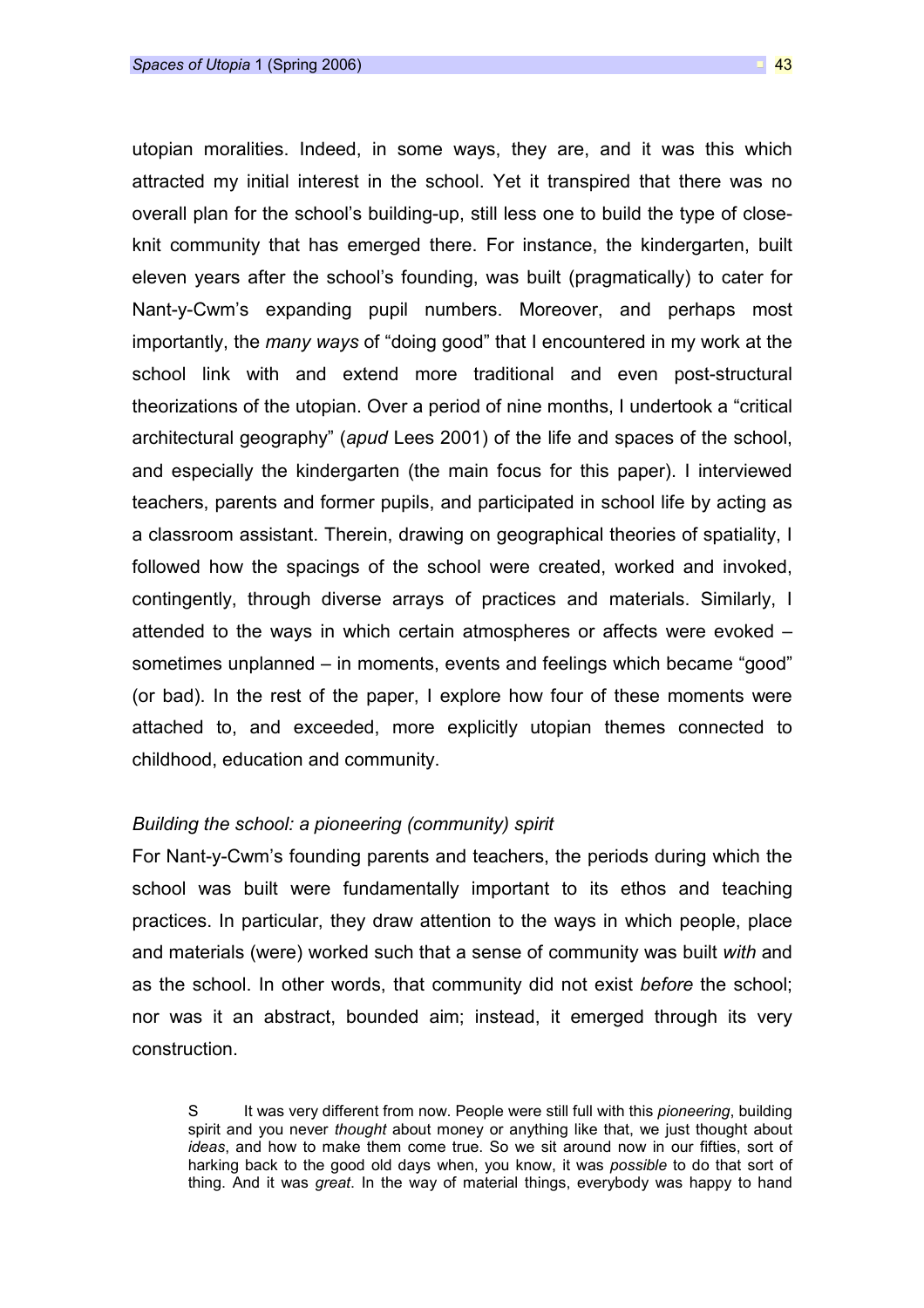down old clothes, and old cars which were barely moving, cheap cement or planks of wood. Yeah, we didn't know what was going to happen next, but it was really a wonderful time. (Founders, ex-parents, male and female)

P From having watched this school grow, using gift-labour, using it as a way of also bonding the community. When I'm in the classroom, and you look at all the things in the school, that's been made, the beautifully-carved door-handles and windows, and, invariably, you would have a child saying, my Dad did that or, my Mum did that, and, as a result the children look at the school in a totally different way. I just think it's a fantastic example, educationally, for children to see adults say, we need this, we'll build it. (Male, ex-parent)

V [W]e learned to work the render  $(...)$  it was very tactile and enjoyable.  $(...)$ Parents saw their children's reactions when the water first came down to the pond and things like that. So, it did help a great deal in, building an identity of the children and parents of the School together. (Female, founding parent)

A set of larger-scale, familiar utopian themes pervades these quotations: an attachment to utopian styles and modes of education has been apparent for some years (Halpin 2003; Freire 2004). Furthermore, S's nostalgia for the community-focussed "pioneering spirit" attached to the realisation of albeit abstract goals is particularly affecting. Her assertion that it was "wonderful" is a result of the unsettled, contingent, even anxious period during which the school was constructed. Hence anxiousness and contingency in themselves may become affectively utopian (cf. Kraftl, forthcoming). However, the point is simultaneously that these *specific* actions, and these memories, were and are given such meaning by multifarious little materials and practices – getting involved, working render, old clothes, building materials, door-handles, and much, *much* more. Neither these materials and practices, nor the buildings, are merely symbolic of that time: as both P and V explain, these were active in bonding and inculcating Nant-y-Cwm's community. Most importantly, these little practices were just as important as, and provided the flesh and connective tissue for, the "ideas" that were so important. In fact, it would be sensible to suggest that these were in some senses those ideas: for both  $P$  and  $V$  they embodied the creation of community which therefore emerged as an important part of the school's life, and its retrospectively defined teaching goals. For instance, one idea(l) that is "good for children", forming part of their education, is to see adults in the process of realising a vision. Stories about this process are also an important part of the school's history and ethos beyond simple curricular concerns (almost everyone I spoke to recounted the same story).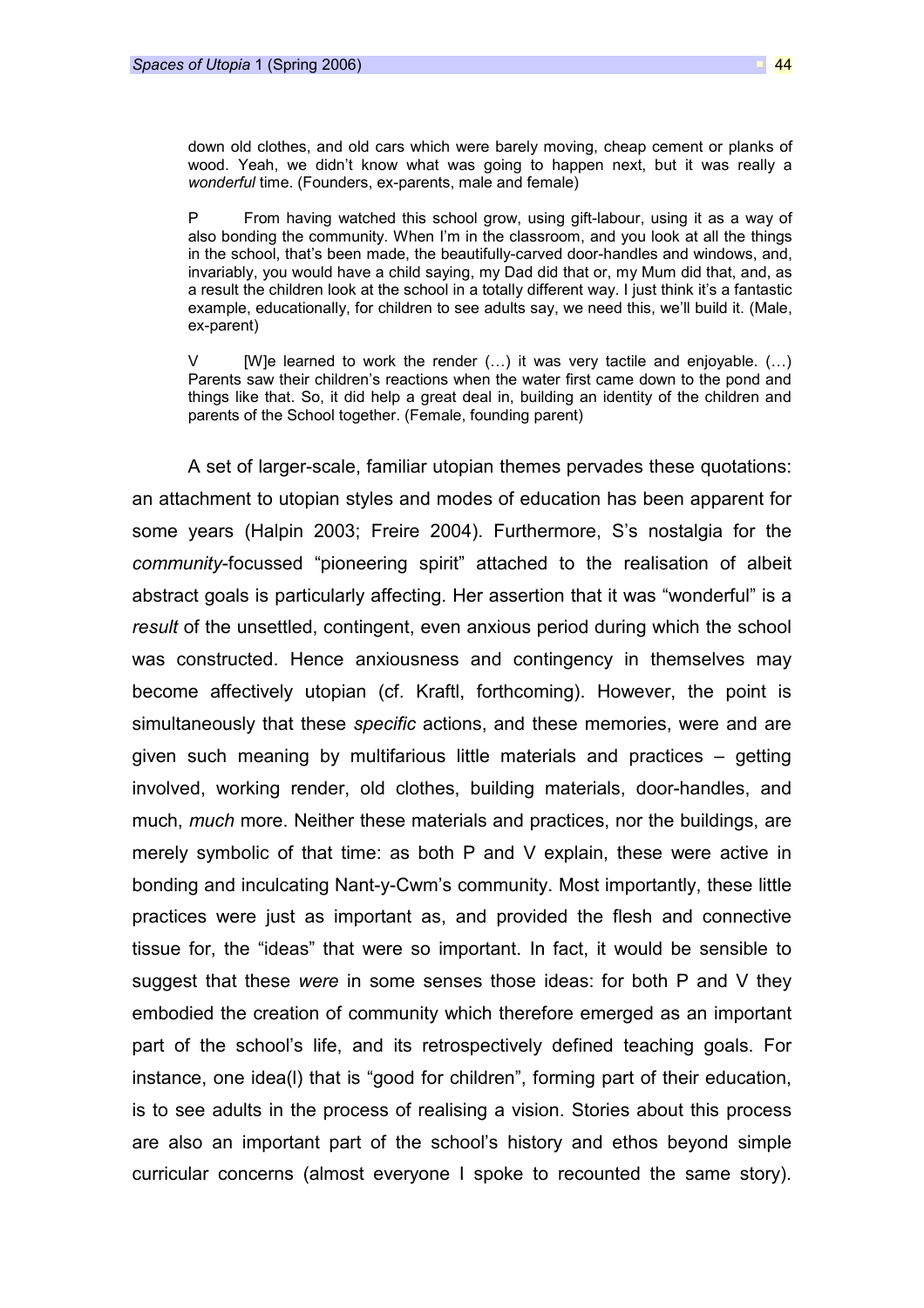Therefore, when a child of today runs their hands over the same door-handle as their father carved, this education is constantly re-enacted, tacking together seemingly abstract discourses of community, education and a "pioneering spirit". These idea(l)s, materials and practices are then set to work in everyday practices at the school, such as teaching at and maintaining the buildings.

### Teaching with buildings

Broadly speaking, there are many different ways of caring for, and protecting, children. In the UK, although many of these increasingly involve more rational, "accountable" and represent-able practices, much work is done in both mainstream and alternative school environments to ensure the right affective "atmosphere" for children. This is particularly the case at Nant-y-Cwm's kindergarten. There, a tremendous amount of work is done with the building and very specific assemblages of materials, toys and foods. The fundamental implications of such work mix a normative ethics with a particular ethics of care (apud Darwall 1998: 217-228), even though they seem quite banal and common-place.

M It's meant to be dreamy and sleepy and, in their imaginations, in their own little cubby-hole kind of areas. Playing with dolls, or playing kitchen, rockets or setting up a shop and selling stuff. Going off to imagine, role-play really. And also, a lot of what they've experienced at that age is just like being in the home. So they want them to feel, I suppose what a Steiner home might feel like. Like, there's a little kitchen in each classroom, and they do baking, chopping apples for apple crumble, making millet bake. Because I suppose proper Mums would do baking… (Former pupil, female)

T Well, the school has changed in that, when we started, it was just people wanting to carry out their ideals. And, then, over the years, things like Health and Safety applied to you as well. (…) And these mad rules came out where you weren't allowed to touch children under any circumstances. Which was so alien to us, you know, if a child cried, you'd put a child on your lap and cuddle them. (…) It was like being thrown into, into a colder time all of a sudden. But it was maybe, leaving this sort of blissful and rosy time behind all of a sudden. (Female, ex-teacher, parent)

It became clear that an atmosphere of "homeliness" was the greatest affective good that the school could create. In a normative, ideal and discursive sense, a condition of homeliness was one that should be achieved – either to nurture a rather universalising notion of the "state of being" of a young child, or as a remedy for social malaises varying from divorce to car travel. T contrasts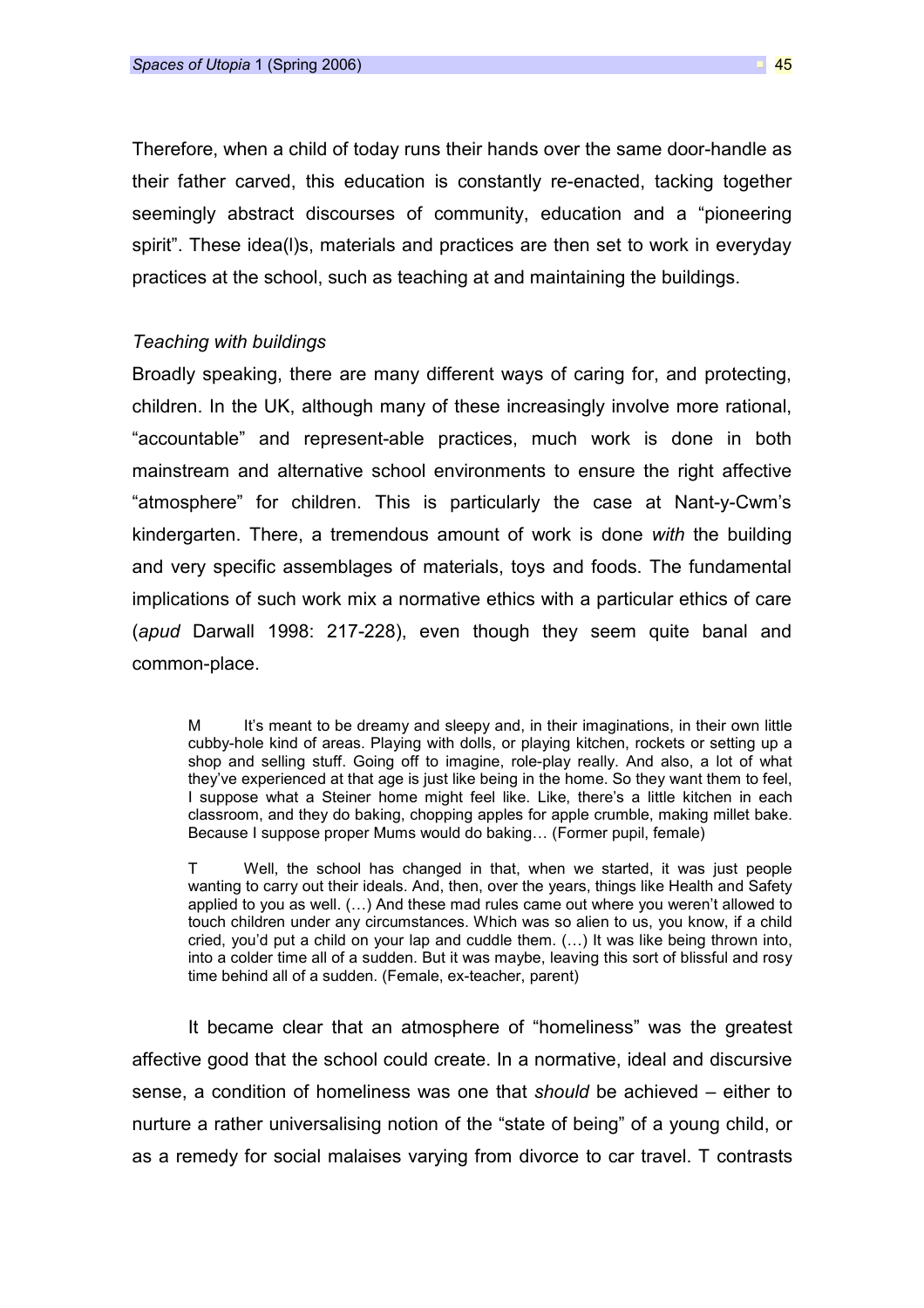M's sense of what "proper Mums would do" with more recent, "colder" legislation (such as Health and Safety policies) which affects all schools. For T and others, the importance of touch, of cuddling – something perceived to be almost innate – is indicative of a "blissful and rosy time". Yet this normative position requires constant negotiation and performance: it cannot be merely an abstract goal, and can never be afforded by the building alone. Therefore, "proper" Mums are defined by each teacher (male or female) and the skills and materials – and children – available to them. Practices such as cooking, baking and cuddling should evoke some affective, perhaps abstract notion of home. At the same time, these quotations generalise specific events of homeliness which are important in and for themselves: they (fail to fully) depict the vitality of the moment when a child cries, or when a teacher must decide what atmosphere to create for these children, on this day  $-$  and how. Therefore, the creation of homeliness is perhaps doubly ironic and unhomely (read as the Heideggarian unheimlich): first, in the simple truism that the school is not a home; second, in the very contingency and momentariness of the creation of the homely as a form of car-ing, of do-ing good – of spacing.

### Maintaining the school: cleaning toilets is "good"

It would be easy to over-hype the importance of the banal (Seigworth 2000), especially in an over-eagerness to extend utopian thought. Yet, seemingly mundane materials and practices do matter, fundamentally, to all sorts of places, in all sorts of ways. At Nant-y-Cwm, this is especially the case for maintenance work undertaken on the buildings. Such work matters in a joint, two-fold sense: in the context of the "pioneering" work carried out by the school community during the 1970s and 1980s; and as a method for the performative perpetuation of the school's community and accompanying ethos.

J The parents are in the school, they know what's going on. They hear everything, and they hear the lessons from the outside, when they're cleaning the toilets or sweeping the floors. So, the parents are, in the school ideally, the children feel that the community of parents is around them, carrying the fabric of the school, essentially. It's happened to greater effect at Nant-y-Cwm I feel. So that's one, fundamental aspect that keeps the school going, that the parents are there, caring for the physical, everyday, ongoingness of the school. (Female, parent, five years)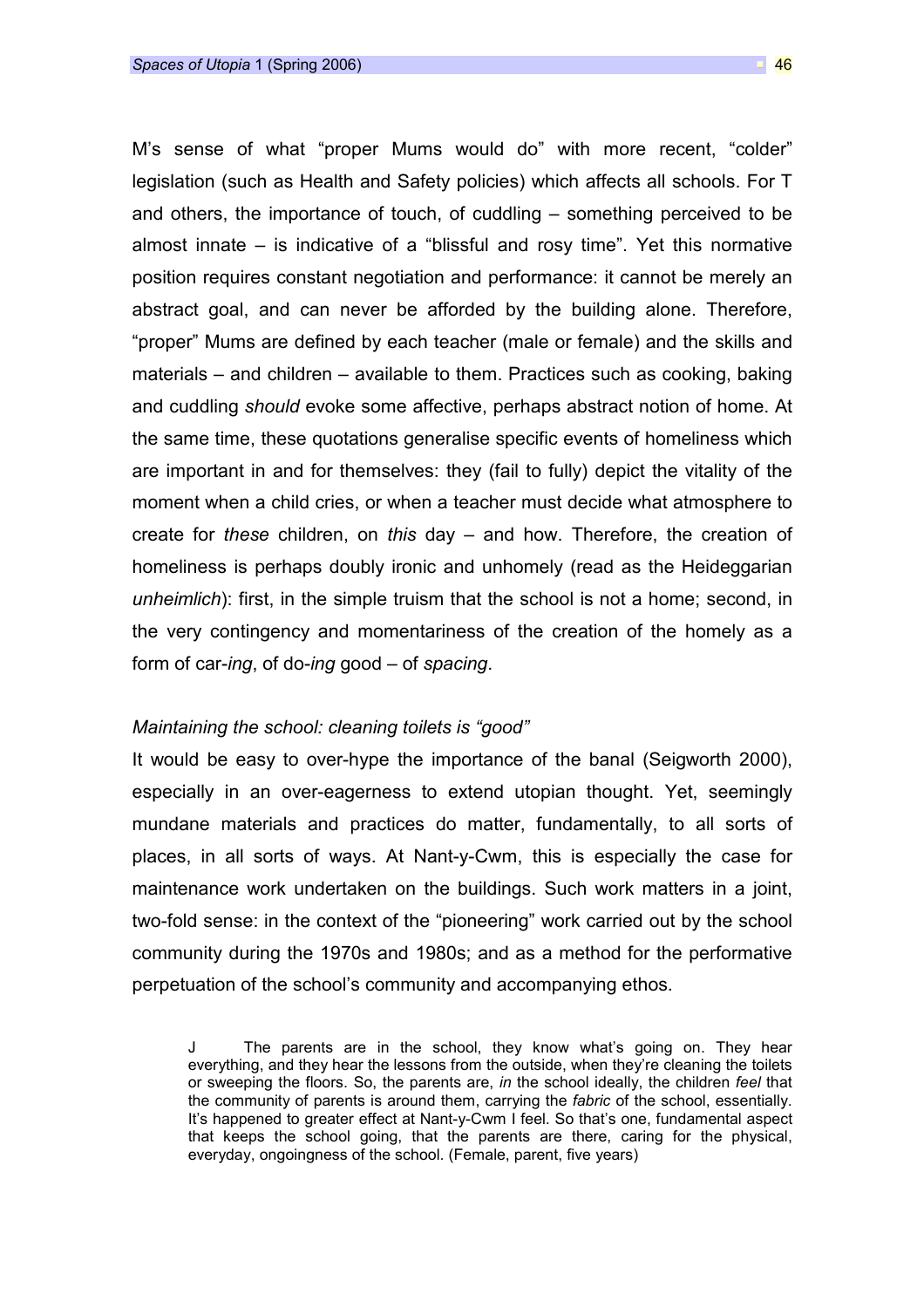#### PK So how do you think the School will be in the future?

A Well what I would like it to do is grow. I do find there's some people who are, not letting go of the past? Which, in a way, is inhibiting growth for the future. People have been saying, oh, you know, all the work that was put into it, and, Chris Day designing it and blah blah, and isn't it all wonderful blah blah. But actually, there are people who do unseen boring work, that have helped keep the School going as well. (Female, long-term parent)

Interestingly, these quotations do not require over-zealous explanation. This is partly the point: seemingly banal practices are ethically important when they are experienced as such, yet also may become-important in reflection. Toilet-cleaning and the other types of "unseen boring work" that A describes are part of the constant production and reproduction of the school – the daily chores that allow it to function. A continuation of the mindset that rendered construction work a part of the school's ethos, such work almost reaches the status of "pioneering spirit". In fact, in the face of the school's history, A argues that it is an equally important "good" as the school struggles to survive. Bizarrely, in a more traditionally hopeful mode of utopianism, toilet cleaning is identified as part of planning for the future. At the same time, it is quite *unsettling* that these banal, contingent practices could be so "good". It is striking that one might desire work, but perhaps more striking still that one might desire such mundane work. This unseen, boring work is therefore doubly important to the school and its future: first, as the manner in which community, education and the good are most commonly actualised; second, as an affectual quality of life at the school. This latter sensing of work is both pragmatic and ideal, active and passive: it is a synthesis of many work-events, a pervasive appreciation of the ways in which the school is spaced out, and a source for an uncanny kind of hope for that which is good now, and in the future.

### Aggregating affect: hope and pain

For many people, the school's close-knit community, its protective attitude towards children, its fees, and its constant requests for work, may all seem far from utopian. Indeed, several parents are either tired or angry (or both) with the ways in which the school has been managed and funded, and with its general isolation from the surrounding community. Yet all is not what it seems. And this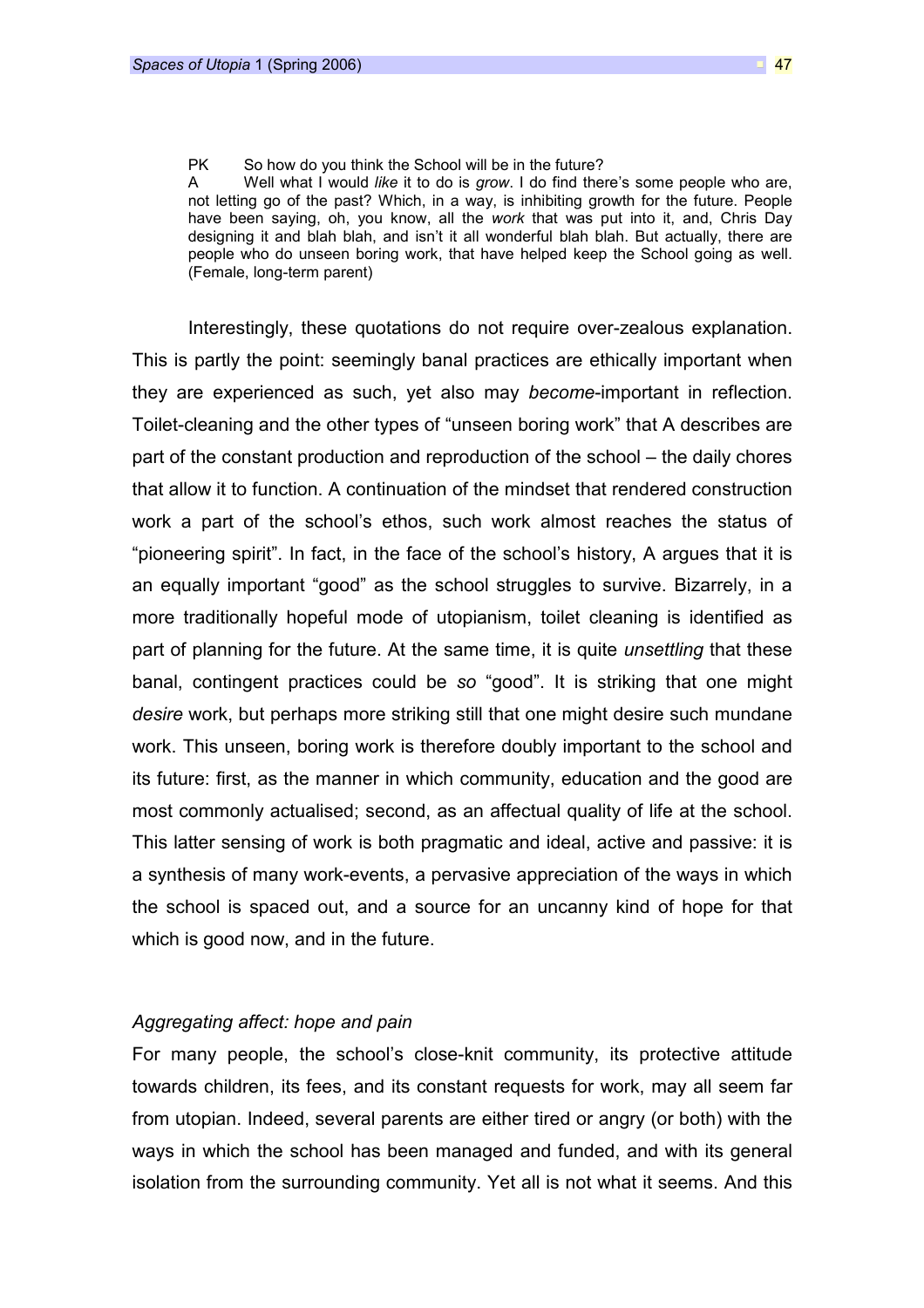is the crucial point: it may be possible to identify and critique the elements – the form, function and content – of a utopia (Levitas 1990). It may be that hope and the good life may be contained within the content of many utopias, a more-orless essential affective condition of reading certain texts (Garforth 2005). However, we may be constantly surprised by that which is utopian. A glance at the conference booklet for any Utopian Studies conference will illustrate this quite simply. More pointedly, though, we may be surprised or even shocked at that which is utopian (Kraftl, forthcoming). This is particularly the case when one attends to "real" practices which were not intended to be utopian – or, at least, not intended to spawn an unpredictable multitude of utopian morals and affects, some of which we have encountered in this paper. Spacing is, as I have already argued, contingent and unpredictable.

Hence, the spacing of the utopian  $-$  the utopian affect, the utopian moment, the utopian ethic – is always surprising, always excessive of intention. How could the struggle that characterises life at Nant-y-Cwm be utopian? How could door-handles and toilet-cleaning be utopian in themselves, or as part of a constantly mutating school ethos? One potential answer is contained in the following quotation from a parent at the school:

PK What were your first impressions when you came to this School?

J I was visiting a friend, and it was almost *painful*, because I liked it so much. I was living in Scotland, and I thought, I'd really like to send my children, but I don't suppose it'll ever happen. It was all quite painful! It just looked very idyllic to me, very green and, slightly scruffy. I thought it was fantastic, I mean it's magical, you know. Homely. Nothing clinical. And it's just lovely the way there's, flowers everywhere, and the paintings on the wall up the stairs. And, it all seems really, so different to anything. The styling of the inside, you know the rounded corners and everything, was just so different, it was brilliant. (Female, parent, helper)

Like many parents, J recounts how she was powerfully drawn to the school when she first arrived. There was much that was patently so powerful and affectual about this encounter that it exceeds representation in all but the barest and most inadequate of phrases: "idyllic"; "fantastic"; "magical"; "brilliant". This (e)utopian eu-phoria is fundamentally affective and ethical. It affected and effected a decision about moving from Scotland to Wales, as well as J's compulsion to send her children to Nant-y-Cwm. Importantly, this euphoria is necessarily accompanied by paranoia and pain. This pain exceeds nostalgia,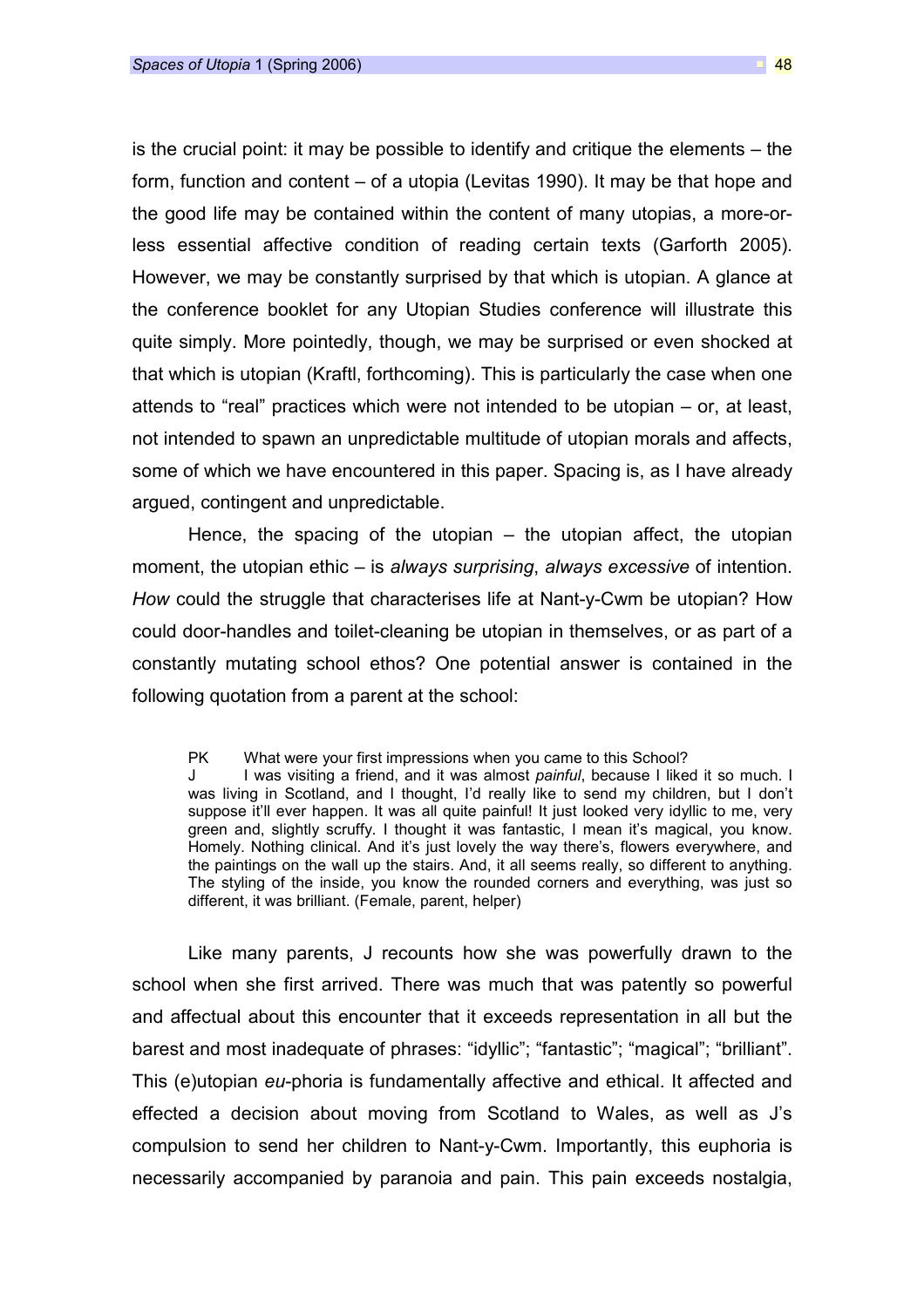although she does mention nostalgia for that anxious moment. Not only does pain accompany such intoxicating euphoria, but it is actively desired-for: J wanted to return to the school and wanted to send her children there. It is rare, I would suggest, that someone might visit a place and feel pain. Yet that pain seems to be part of a euphoric, anxious desire for something good.

But what good, exactly? Although it might be fallacious to pinpoint exactly that which is "good" about the emergence of this euphoria, we might be able to offer some related suggestions. First, J's reaction is an affective one: it exceeds any personal reaction to the school, and is a function of her being affected by the school's architecture and atmosphere. This reaction is represented by generic affectual adjectives such as "idyllic" and "scruffy". Second, J's memory of this affecting event is structured by recourse to a number of material objects – flowers, paintings, rounded corners and so forth. Third, the combination of atmosphere and materials is something which has been achieved by the ongoing (ethical) spacing of the school – by the types of work about which we have already heard. This is implicit in J's reaction – yet far more explicit a part of similarly euphoric affective responses to the school:

The two excerpts from J and S also demonstrate the combinative complexity and dynamism with which places – spacings – may become-utopian at a given moment (rather than in any essential, continuous sense). The school's ethos, its history, its materials, buildings and work which render it actively spaced, all of these are combined in the production of responses to the school which are powerfully emotive. Moreover, an emergent ethics is evoked in each case, centred around childhood in the first instance (J's extract), and "dedication" in the second. In other words, a place may come to be good – very good – in and as small-scale yet momentous moments such as these responses, and in and as the many events, materials, affects and ethics they synthesise.

S But, funny things happen because, I remember, one person talking to X, and X was saying, how many years since he had worked at the Kindergarten. This person was nearly in tears, and saying, I'm so moved by this, because it's so, so amazing, this dedication, you don't find that sort of involvement, very often. (Female and male, founders, ex-parents, teacher)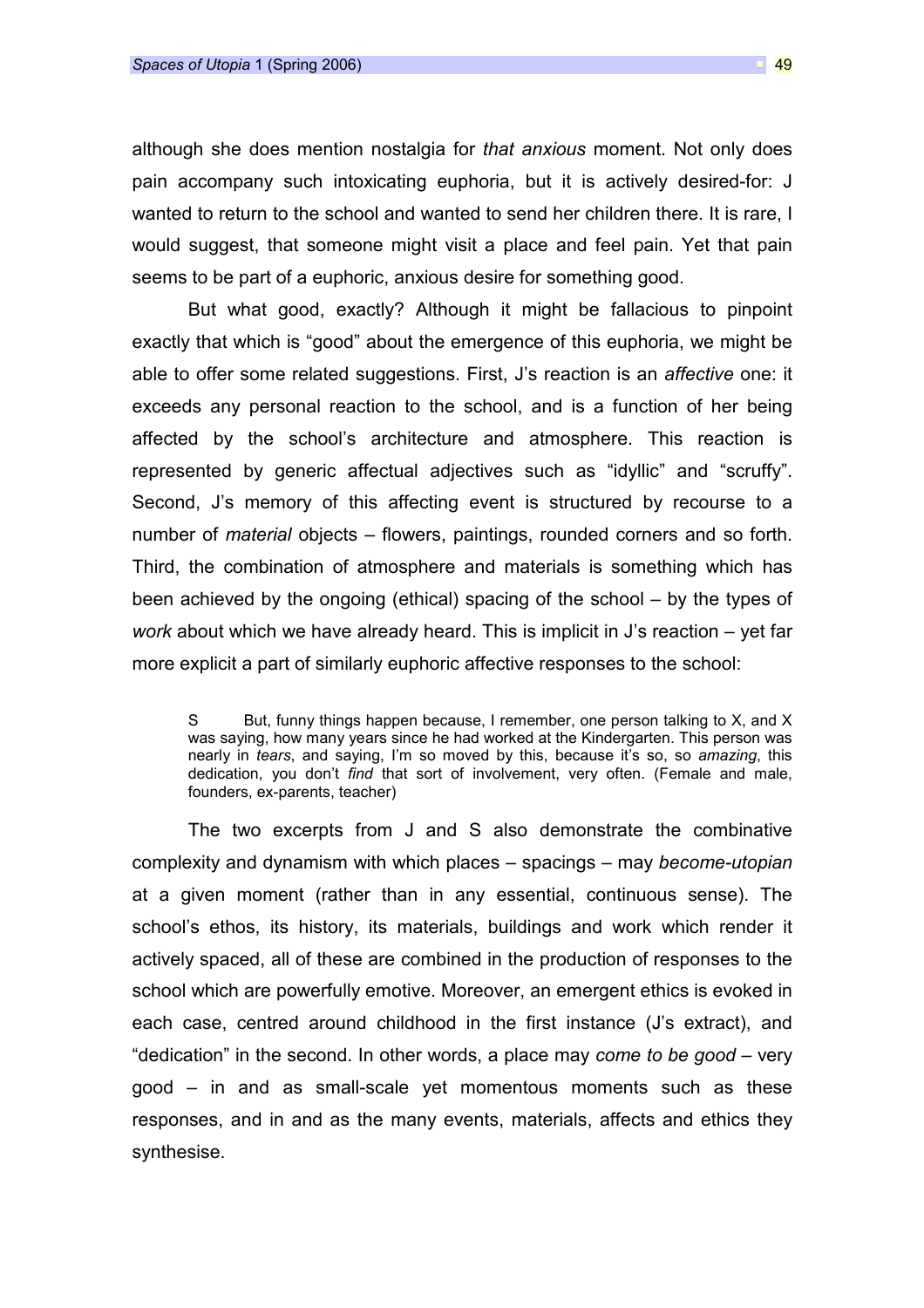### 4. Conclusion

This paper has begun to consider how, in theoretical and empirical senses, we might extend our notions of that which seems and becomes good, of the good place, and hence of the utopian. Specifically, via a critical architectural geography of a school, it has advocated a kind of spaced-out, surprising, utopian thinking, whose ephemerality and contingency, materiality and affectivity, point to ineffably irrational, banal, delirious and unsettling – yet uncannily real – modes of utopianism. Underpinning this argument is a set of four of many ways to theorise space – and spacing – which have the further potential to extend an attention to "the good (place)". Empirically, this should incite us to follow materials such as buildings and door-handles; to follow practices such as building and toilet-cleaning; to follow utopian affects that are painful and paranoid, euphoric and hopeful. In this paper, the spotlight has been trained on the contentious and highly politicised issue of what is good for children, and for school-life more generally. It has highlighted an everincreasing and diversifying excess of utopian moments, which are in the main unintentional as utopias per se, yet whose mixture of affective and ethical work has the capacity to imbue them with a sometimes maddeningly unrepresentable utopianism. These moments become-good  $-$  or very good  $-$  in themselves, and as constitutions of larger-scale idea(l)s such as childhood, community and education. Despite and because of an attention to protection, happiness, homeliness and comfort (perhaps some of the more traditional realms of the utopian), the *unsettling* and *unhomely* capacities of some (but not all) utopian affect-ethics are brought into stark relief.

Both theoretically and empirically, to pursue an argument such as that presented here as spacing is to raise a set of ethical questions about what is good, in meta-ethical, normative and performative, momentary and more-thanrepresentational manners. Three of the most important concern the relationships between childhood and utopia, between intentionality and utopia, and between the (affective) unsettling and utopia. There are many more questions with regard to this and other equally pertinent debates: yet without an attention to the ways in which ethics of the good are spaced out, in practice and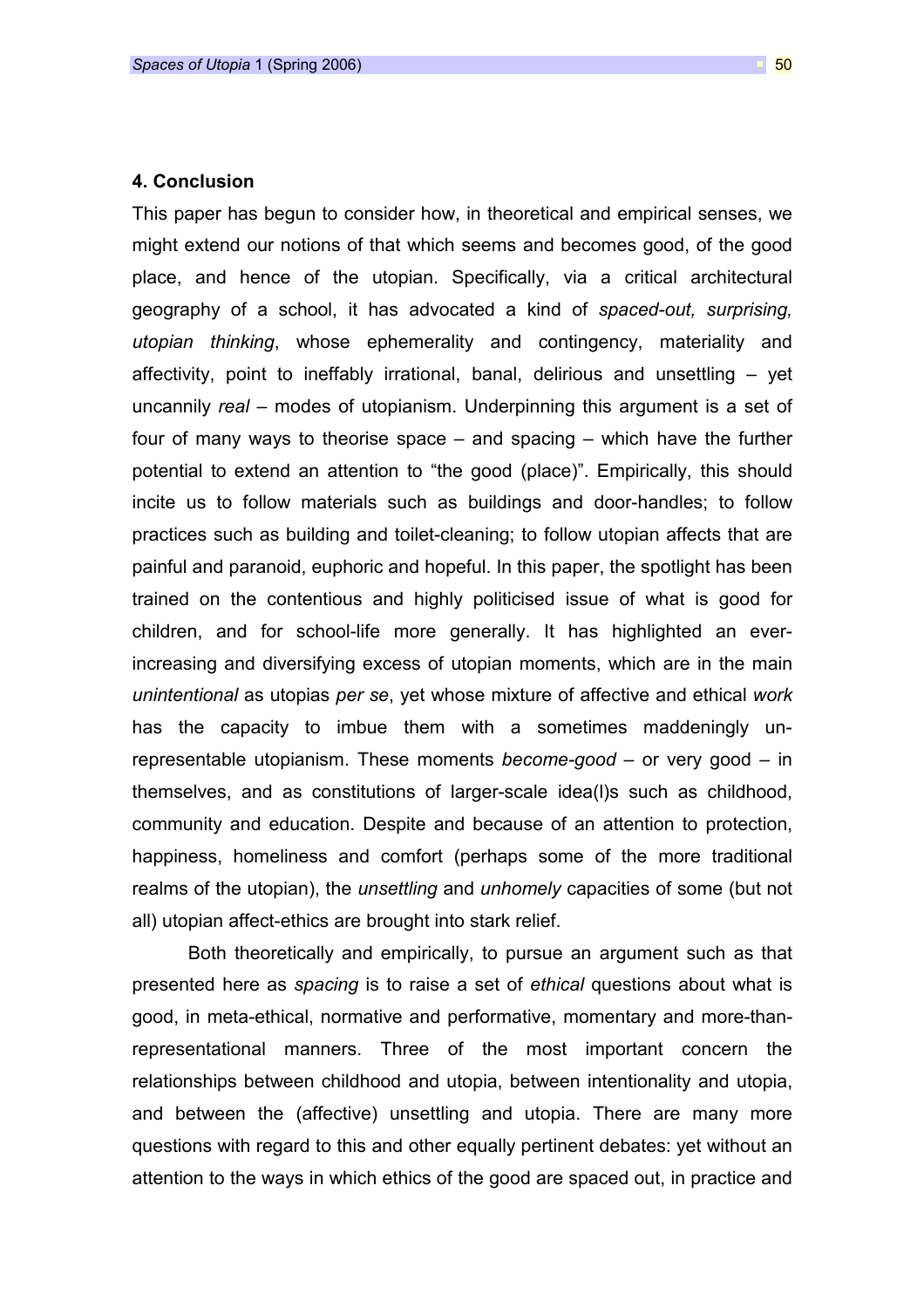in theory, we will never even raise some of the most fundamental questions. A spaced-out, surprising and delirious utopian ethics of materiality and affect would be well-placed to pose – and to deal with – such timely questions.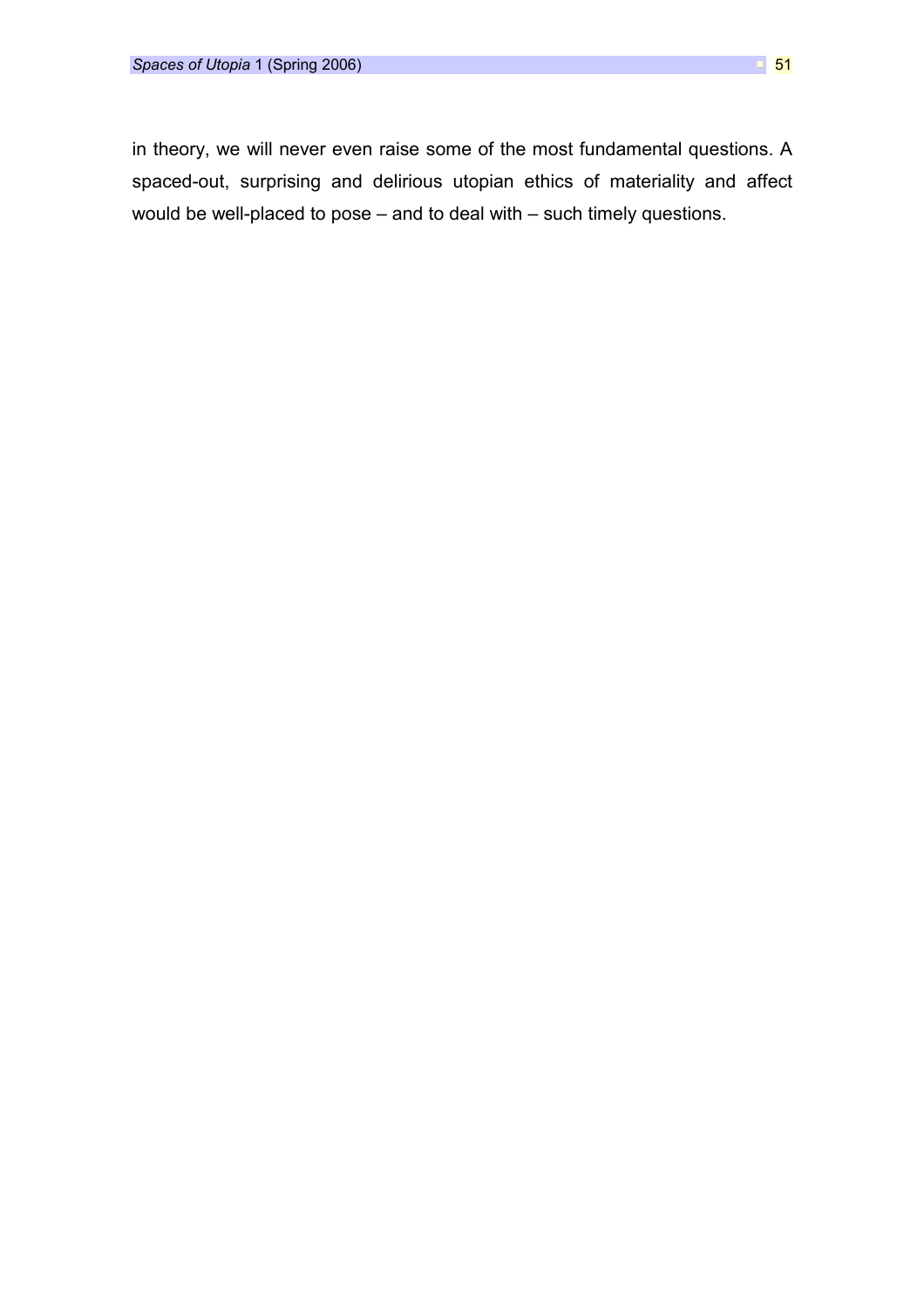### Works Cited

Anderson, B. (2002), "A Principle of Hope: Recorded Music, Listening Practices and the Immanence of Utopia", Geografiska Annaler, Vol. 84B, nr. 3-4, pp. 211- 227.

Attfield, J. (2000), Wild Things: The Material Culture of Everyday Life, Oxford, Berg.

Bann, S. (2003), "Arcadia as Utopia in Contemporary Landscape Design: The Work of Bernard Lassus", History of the Human Sciences, vol. 16, nr. 1, pp. 109-121.

Bauman, Z. (2003), "Utopia With No Topos", History of the Human Sciences, vol. 16, nr. 1, pp. 11-25.

Bingham, N. (1996), "Object-ions: From Technological Determinism to Geographies of Relations", Environment and Planning D: Society and Space, vol. 14, nr. 6, pp. 635-657.

Cosgrove, D. (1998), Social Formation and Symbolic Landscape, Madison, University of Wisconsin Press.

Darwall, S. (1998,) Philosophical Ethics, Boulder, Westview Press.

Deleuze, G. (2004), Difference and Repetition, London, Continuum.

Dewsbury, J-D.; P. Harrison; M. Rose & J. Wylie (2002), "Introduction: Enacting Geographies", Geoforum, vol. 33, pp. 437-440.

Doel, M.A. (2001), "1a. Qualified Quantitative Geography", Environment and Planning D: Society and Space, vol. 15, pp. 555-572.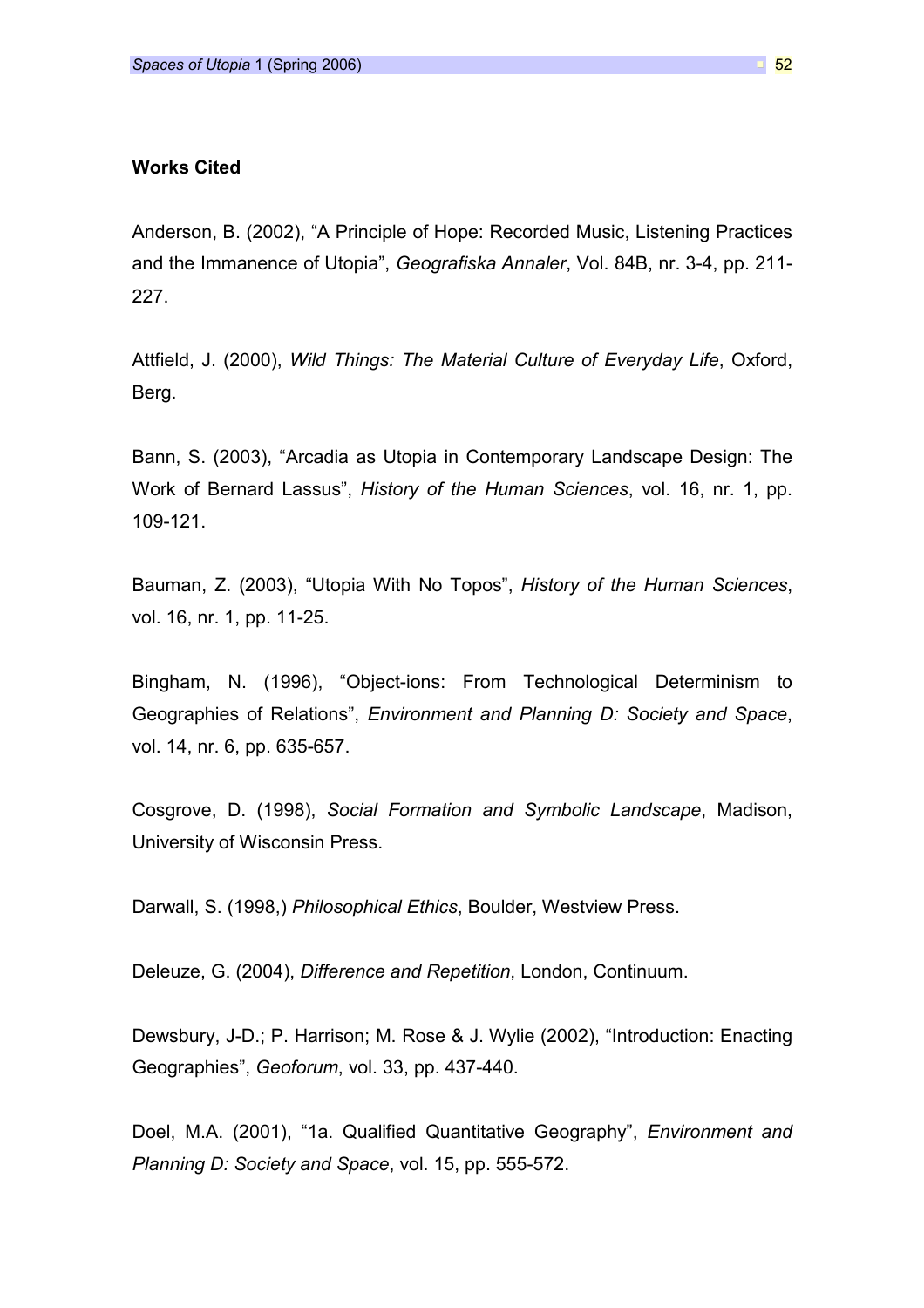Freire, P. (2004), Pedagogy of Hope, London, Continuum Impacts.

Garforth, L. (2005), "No Expectations: Utopian Theory after the Future", paper presented at "Researching Expectations in Medicine, Technology and Science" conference, York University, July 2005.

Grosz, E. (2001), Architecture from the Outside: Essays on Virtual and Real Space, Cambridge, Massachusetts, The MIT Press.

Halpin, D. (2003), Hope and Education: The Role of the Utopian Imagination, London, RoutledgeFalmer.

Harrison, P. (2002), "The Caesura: Remarks on Wittgenstein's Interruption of Theory, or, Why Practices Elude Explanation", Geoforum, vol. 33, pp. 487-503.

Harvey, D. (1975), Social Justice and the City, London, Edward Arnold.  $\Box$  (2000), Spaces of Hope, Edinburgh, Edinburgh University Press.

Heidegger, M. (1962), Being and Time, Oxford, Blackwell.

Hinchliffe, S. (2000), "Entangled Humans: Specifying Powers and their Spatialities", in J. P. Sharp, P. Routledge, C. Philo and R. Paddison (eds.), Entanglements of Power: Geographies of Domination/Resistance, Routledge, London, pp. 219-237.

Horton, J. & P. Kraftl (2005), "For More-than-Usefulness: Six Overlapping Points about Children's Geographies", Children's Geographies, vol. 3, nr. 2, pp. 131-144.

Kraftl, P. (2005), "Ruining Utopia", Skandalon, vol. 1 nr. 1, pp. 55-69, available online at http://www.uwo.ca/theory/skandalon/skandalon/skandalon\_main.html.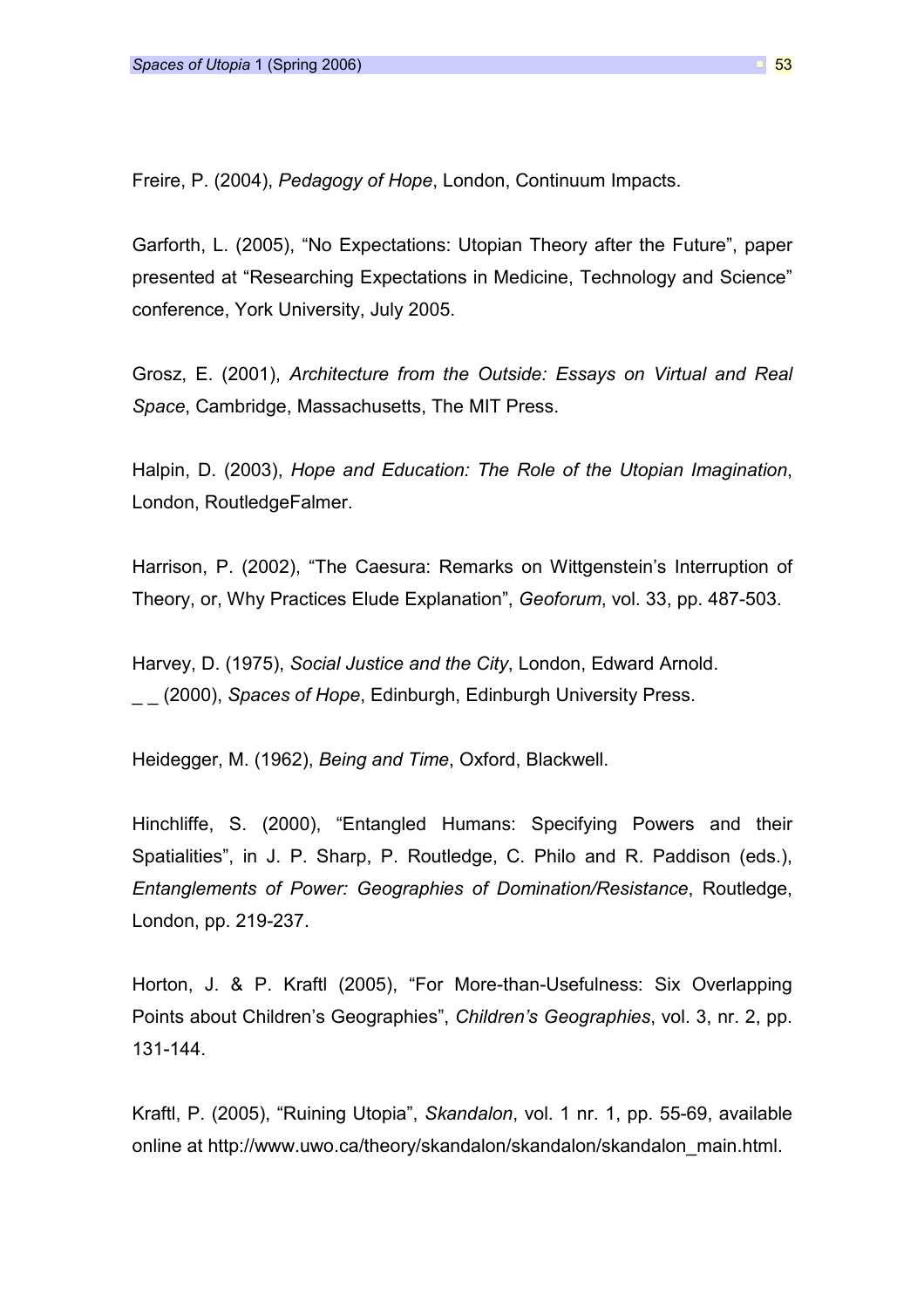(2006), "Constructing, Performing and Unsettling Utopia: Geographies of Built Space at the Hundertwasser-Haus, Vienna", in José Eduardo Reis and Jorge Bastos da Silva (eds.), Nowhere Somewhere: Writing, Space and the Construction of Utopia, Porto, Universidade do Porto.

(forthcoming), "Utopia, Performativity and the Unhomely", in *Environment* and Planning D: Society and Space.

Kumar, K. (1991), Utopianism, Milton Keynes, Open University Press.

Krell, D. F. (1997), Archeticture: Ecstasies of Space, Time and the Human Body, Albany, SUNY Press.

Latour, B. (1997), On Actor-Network Theory: A Few Clarifications, ANT Resources Online 10/99, http://www.keele.ac.uk/depts/stt/stt/ant/latour.htm.

(1999), "On Recalling ANT," in J. Law and J. Hassard (eds.), Actor Network Theory and After, Blackwell, Oxford, pp. 15-25.

(2002), "Morality and Technology: The End of Means", Theory, Culture and Society, vol. 19, nr. 5/6, pp. 247-260.

Law, J. (2002), "Objects and Spaces", Theory, Culture and Society, 19, pp. 91- 105.

Lees, L. (2001), "Towards a Critical Geography of Architecture: The Case of an Ersatz Colosseum", Ecumene, vol. 8, nr. 1, pp. 51-86.

Levitas, R. (1990), Concept of Utopia, Syracuse, Syracuse University Press.  $-$  (2003), "Introduction: The Elusive Idea of Utopia", History of the Human Sciences, vol,. 16, nr. 1, pp. 1-10.

Lorimer, H. (2005), "Cultural geography: The Busyness of Being 'More-than-Representational'", Progress in Human Geography, vol. 29, nr. 1, pp. 83-94.

Malbon, B. (1999), Clubbing: Dancing, Ecstasy and Vitality, London, Routledge.